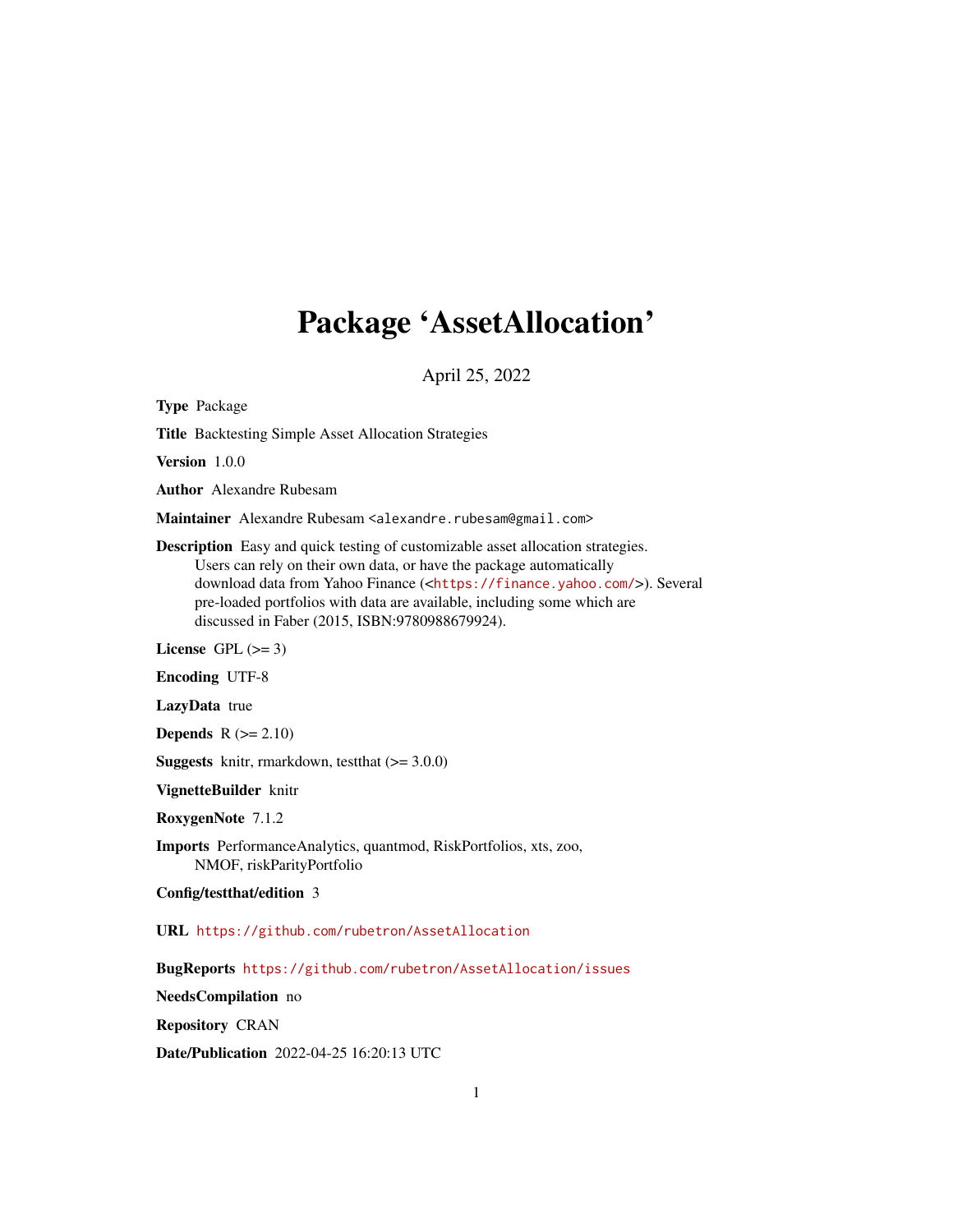### <span id="page-1-0"></span>R topics documented:

| Index | 14 |
|-------|----|
|       |    |
|       |    |
|       |    |
|       |    |
|       |    |
|       |    |
|       |    |
|       |    |
|       |    |
|       |    |
|       |    |
|       |    |
|       |    |

asset\_allocations *Pre-loaded Static and Tactical Asset Allocations*

#### Description

Basic static and tactical asset allocation strategies that work with the pre-loaded data in the object ETFs. Each element is itself a list with the following fields: name, tickers, default\_weights, rebalance\_frequency, portfolio\_rule\_fn.

The static allocations included are:

- United States 60/40 portfolio
- Golden Butterfly portfolio
- Rob Arnott Portfolio
- Global Asset Allocation
- Permanent Portfolio
- Desert Portfolio
- Larry Portfolio
- Big Rocks Portfolio
- Sandwich Portfolio
- Balanced Tax Aware Portfolio
- Balanced Portfolio
- Income with Growth Portfolio
- Income with Growth Tax Aware Portfolio
- Conservative Income
- Conservative Income Tax Aware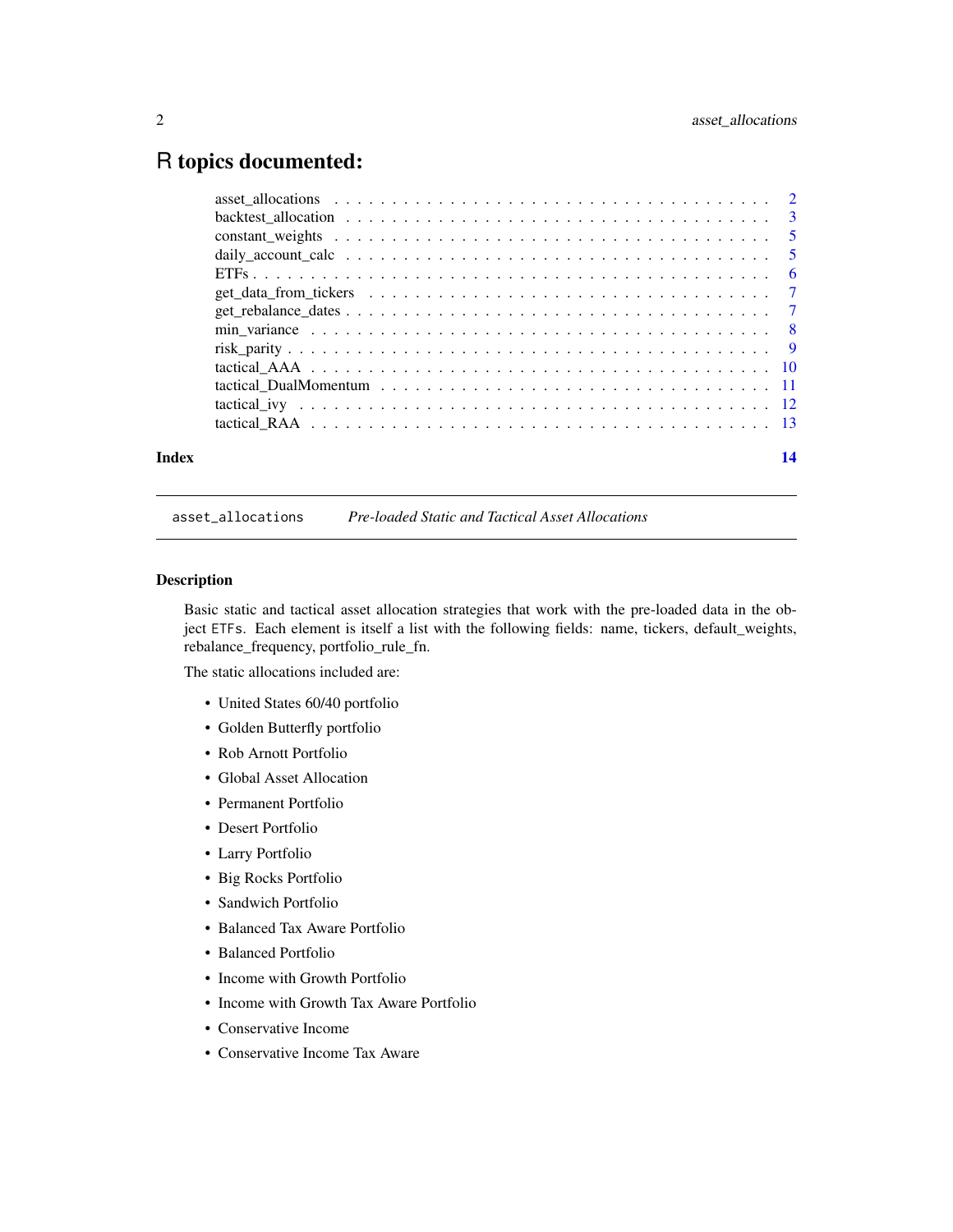#### <span id="page-2-0"></span>backtest\_allocation 3

• All Weather Portfolio

The tactical asset allocations included are:

- Ivy Portfolio
- Robust Asset Allocation
- Dual Momentum
- Adaptive Asset Allocation

#### Usage

```
data("asset_allocations")
```
#### Format

Object of class "List" with two fields containing static and tactical asset allocations, respectively. Each asset allocation is represented by a list with the following fields: ..\$ name : chr ..\$ tickers : chr ..\$ default\_weights : num ..\$ rebalance\_frequency: chr (default is "month") ..\$ portfolio\_rule\_fn : chr (default is "identity")

#### Examples

```
data(asset_allocations)
# basic static allocation is the U.S. 60/40 portfolio:
us_60_40 <- asset_allocations$static$us_60_40
```

```
# basic tactical allocation is the Ivy portfolio:
ivy <- asset_allocations$tactical$ivy
```
backtest\_allocation *Backtesting of asset allocation strategies*

#### Description

backtest\_allocation computes a backtest of a given portfolio allocation rule.

#### Usage

```
backtest_allocation(strat, P, R, risk_free = 0, start_date = NULL)
```
#### Arguments

| strat      | A list representing an asset allocation strategy.                                                                                  |
|------------|------------------------------------------------------------------------------------------------------------------------------------|
| P          | An xts object with daily prices of the tickers in strat.                                                                           |
| R          | An xts object with daily returns of the tickers in strat.                                                                          |
| risk_free  | Either an xts object with daily returns of the risk-free asset, or a scalar numeric<br>with the annual risk-free rate in decimals. |
| start_date | Optional starting date                                                                                                             |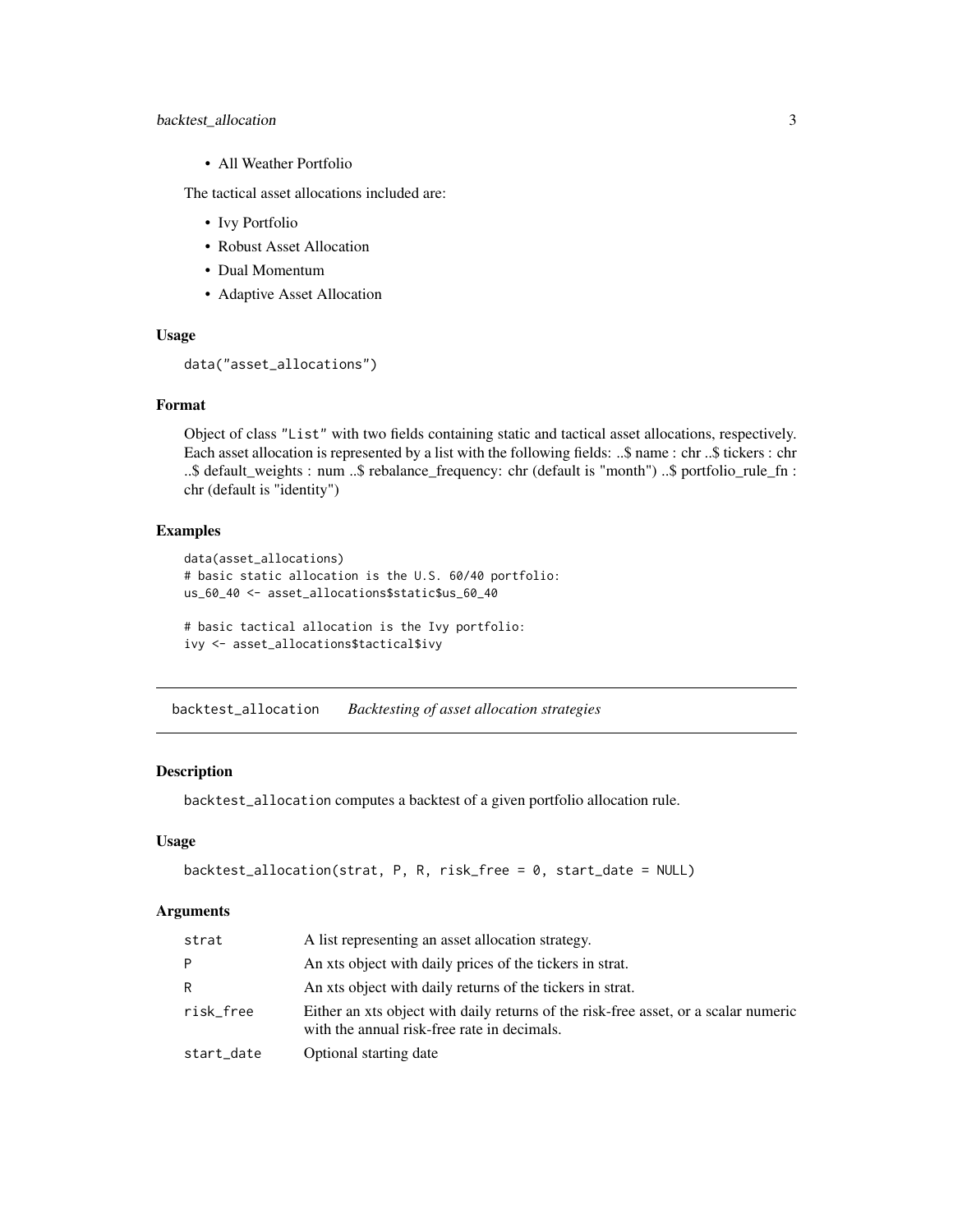#### Details

The function first determines the rebalancing dates based on strat\$rebalance\_frequency. Then, it cycles through intermediate dates and calculates daily returns based on the allocation. If the optional parameter start\_date is provided, the backtest will start on that date. Otherwise, it will start from the date from which data on all assets becomes available.

#### Value

An object of class "List" with the following elements:

| strat             | The strat provided to the function                   |
|-------------------|------------------------------------------------------|
| returns           | An xts object with the daily returns of the strategy |
| table_performance |                                                      |
|                   | A table with performance metrics                     |
| rebalance_dates   |                                                      |
|                   | Vector of rebalancing dates                          |
| rebalance_weights |                                                      |
|                   | Vector of rebalancing dates                          |

```
# Example 1: backtesting one of the asset allocations in the package
us_60_40 <- asset_allocations$static$us_60_40
bt_us_60_40 <- backtest_allocation(us_60_40,
                                  ETFs$Prices,
                                  ETFs$Returns,
                                  ETFs$risk_free)
# show table with performance metrics
bt_us_60_40$table_performance
# Example 2: creating and backtesting an asset allocation from scratch
# create a strategy that invests equally in momentum (MTUM), value (VLUE),
# low volatility (USMV) and quality (QUAL) ETFs.
factor_strat <- list(name = "EW Factors",
                      tickers = c("MTUM", "VLUE", "USMV", "QUAL"),
                      default_weights = c(0.25, 0.25, 0.25, 0.25),
                      rebalance_frequency = "month",
                      portfolio_rule_fn = "constant_weights")
# get data for tickers using getSymbols
factor_ETFs <- get_data_from_tickers(factor_strat$tickers,
                                     starting_date = "2020-01-01")
# backtest the strategy
bt_factor_strat <- backtest_allocation(factor_strat,
                                       factor_ETFs$P,
                                       factor_ETFs$R)
# show table with performance metrics
bt_factor_strat$table_performance
```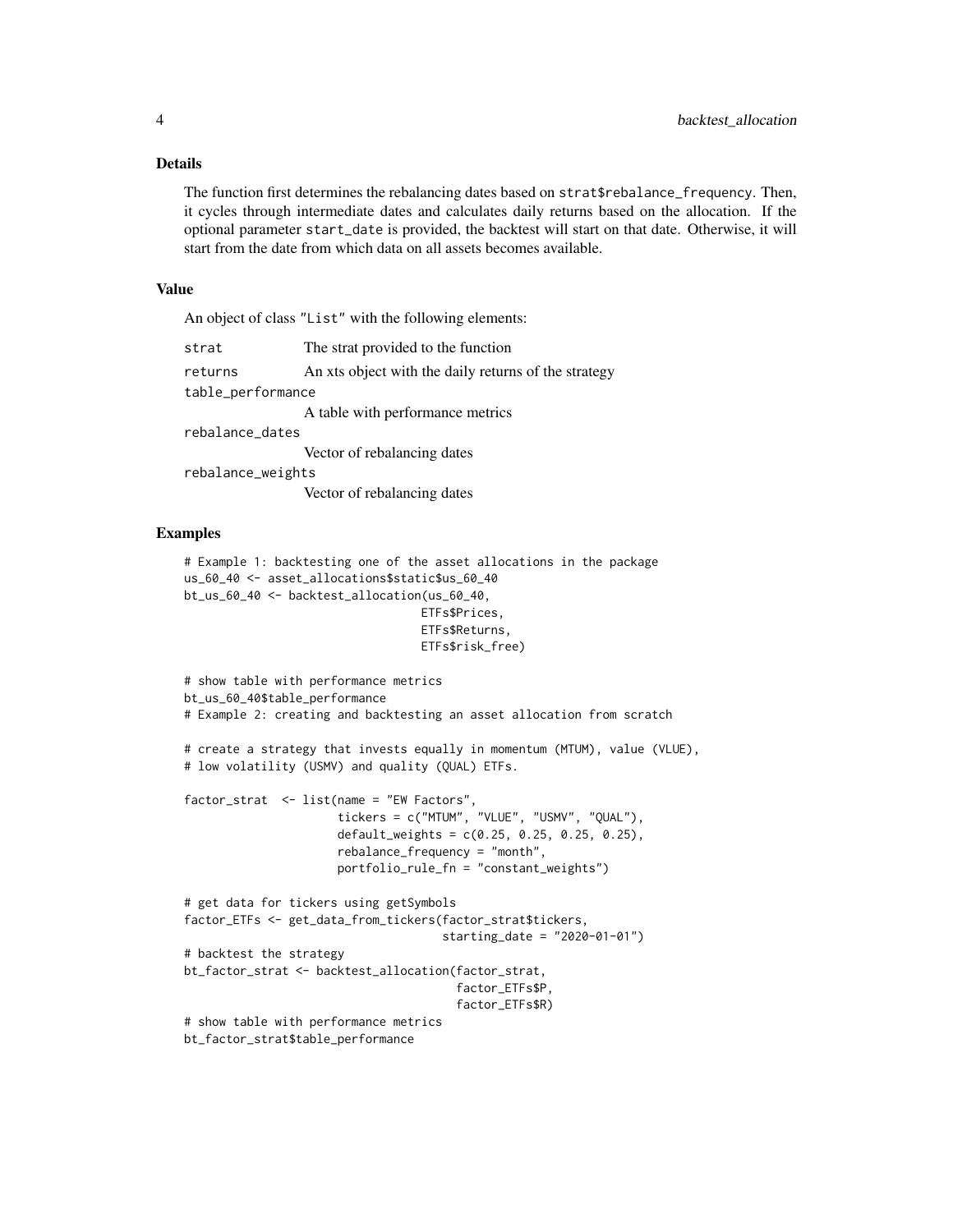<span id="page-4-0"></span>constant\_weights *Returns constant weights for static asset allocations*

#### Description

constant\_weights applies the identity function to the default weights in a strategy.

#### Usage

```
constant_weights(strat, reb_date = NULL, P, R, risk_free)
```
#### Arguments

| strat     | A list representing an asset allocation strategy.                                                                                  |
|-----------|------------------------------------------------------------------------------------------------------------------------------------|
| reb_date  | A date on which the allocation rule is applied.                                                                                    |
| P         | An xts object with daily prices of the tickers in strat.                                                                           |
| R         | An xts object with daily returns of the tickers in strat.                                                                          |
| risk_free | Either an xts object with daily returns of the risk-free asset, or a scalar numeric<br>with the annual risk-free rate in decimals. |

#### Value

A numeric vector of weights after applying the rule.

#### Examples

```
us_60_40 <- asset_allocations$static$us_60_40
reb_date <- as.Date("2022-03-31")
constant_weights(us_60_40,
                 reb_date,
                 ETFs$Prices[, us_60_40$tickers],
                 ETFs$Returns[, us_60_40$tickers],
                 ETFs$risk_free)
```

| daily_account_calc | Calculation of account value for backtesting asset allocation strate- |
|--------------------|-----------------------------------------------------------------------|
|                    | gies                                                                  |

#### Description

daily\_account\_calc is a helper function used by backtest\_allocation to calculate theoretical the theoretical account value given an initial allocation to assets. It is not intended to be called directly by the user.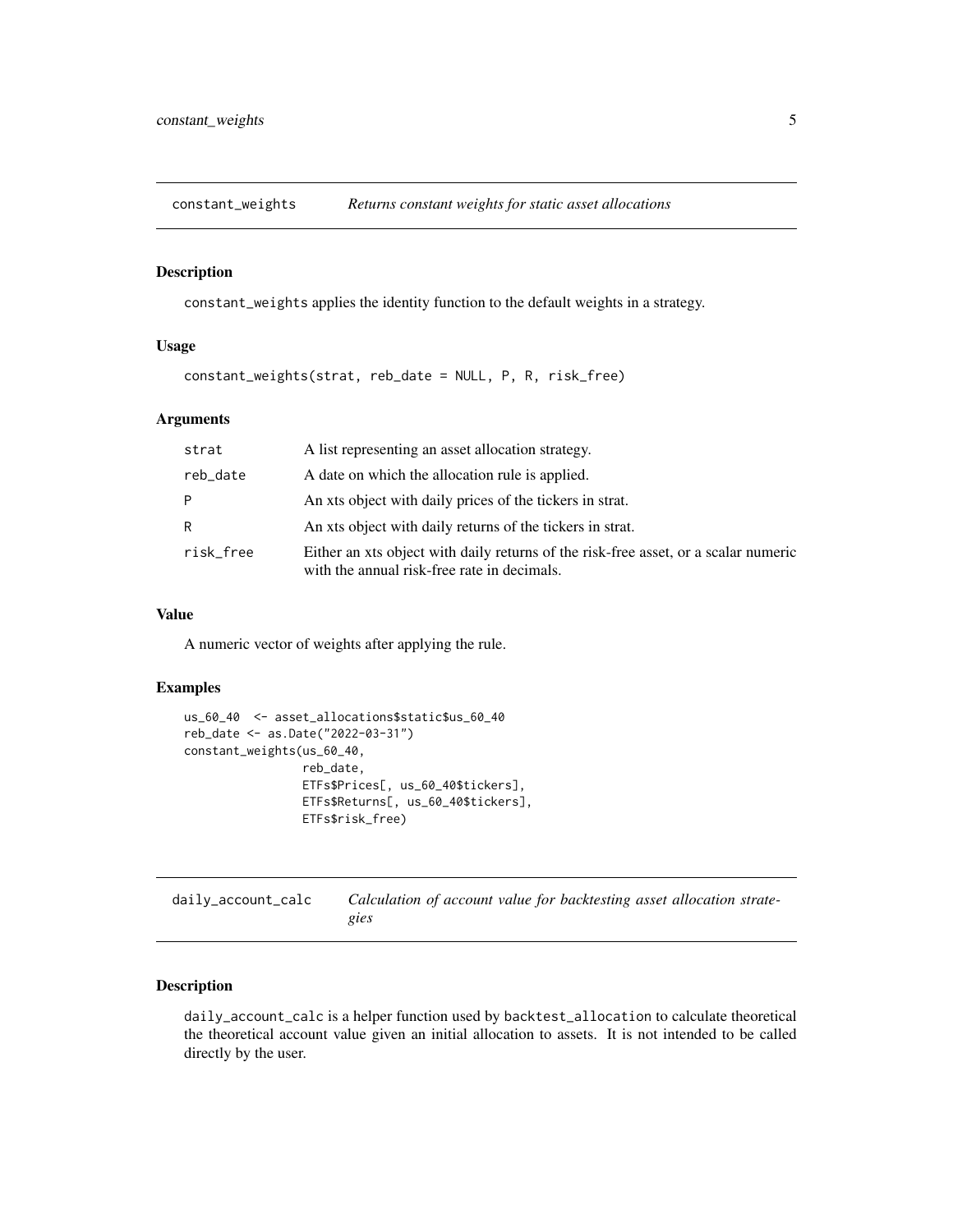#### <span id="page-5-0"></span>Usage

daily\_account\_calc(w, R)

#### Arguments

| w | A vector of weights                                       |
|---|-----------------------------------------------------------|
|   | An xts object with daily returns of the tickers in strat. |

#### Details

The function simulates the value of a theoretical account from the initial weights and the daily returns of a set of assets.

#### Value

A numeric vector with the daily value of the account.

ETFs *Daily prices and total returns for 24 ETFs.*

#### Description

Data set containing daily prices and total returns for 24 exchange-traded funds (ETFs) as well as daily returns for U.S. Treasury bills (risk-free asset).

#### Usage

data(ETFs)

#### Format

An object of class "list"

Prices xts object with daily prices

Returns xts object with daily total returns

Description data.frame with information about the ETFs

risk\_free xts object with daily returns of U.S. Treasury bills

```
data(ETFs)
head(ETFs$Prices)
ETFs$Description
```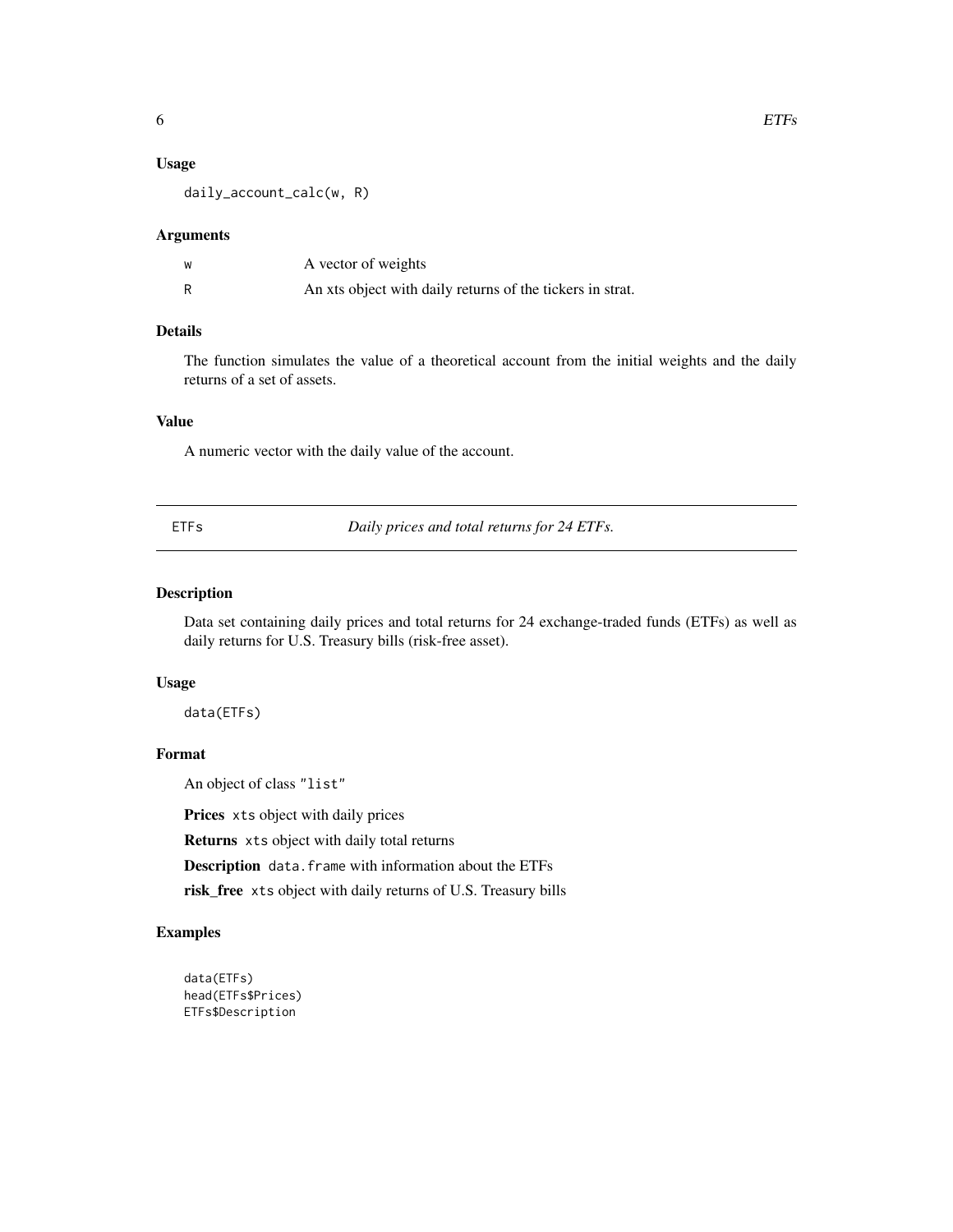<span id="page-6-0"></span>get\_data\_from\_tickers *Downloads prices in xts format from a list of tickers from Yahoo Finance (<https://finance.yahoo.com/>).*

#### Description

get\_data\_from\_tickers retrieves adjusted closing prices from Yahoo Finance for a set of tickers and returns the prices and returns.

#### Usage

```
get_data_from_tickers(tickers, starting_date = "2007-01-01")
```
#### Arguments

| tickers       | A vector containing a tickers.                  |
|---------------|-------------------------------------------------|
| starting_date | A date on which the allocation rule is applied. |

#### Details

The function retrieves data from Yahoo Finance (<https://finance.yahoo.com/>) using the getSymbols function from the quantmod package. It calculates returns from adjusted prices. The ticker names must correspond to those found in Yahoo Finance.

#### Value

An object of class "List" containing two objects of class "xts" with respectively the prices and returns of the assets, with column names corresponding to the tickers.

#### Examples

```
## download data for the following exchange-traded-funds: MTUM, VLUE, USMV, and QUAL.
factor_ETFs <- get_data_from_tickers(c("MTUM", "VLUE", "USMV", "QUAL"),
                                     starting_date = "2020-01-01")
```
get\_rebalance\_dates *Portfolio rebalancing dates*

#### **Description**

get\_rebalance\_dates determines rebalancing dates based on rebalancing frequency chosen by the user. This is a helper function used by backtest\_allocation and is not intended to be called directly by the user.

#### Usage

```
get_rebalance_dates(dates, reb_freq, k = 1)
```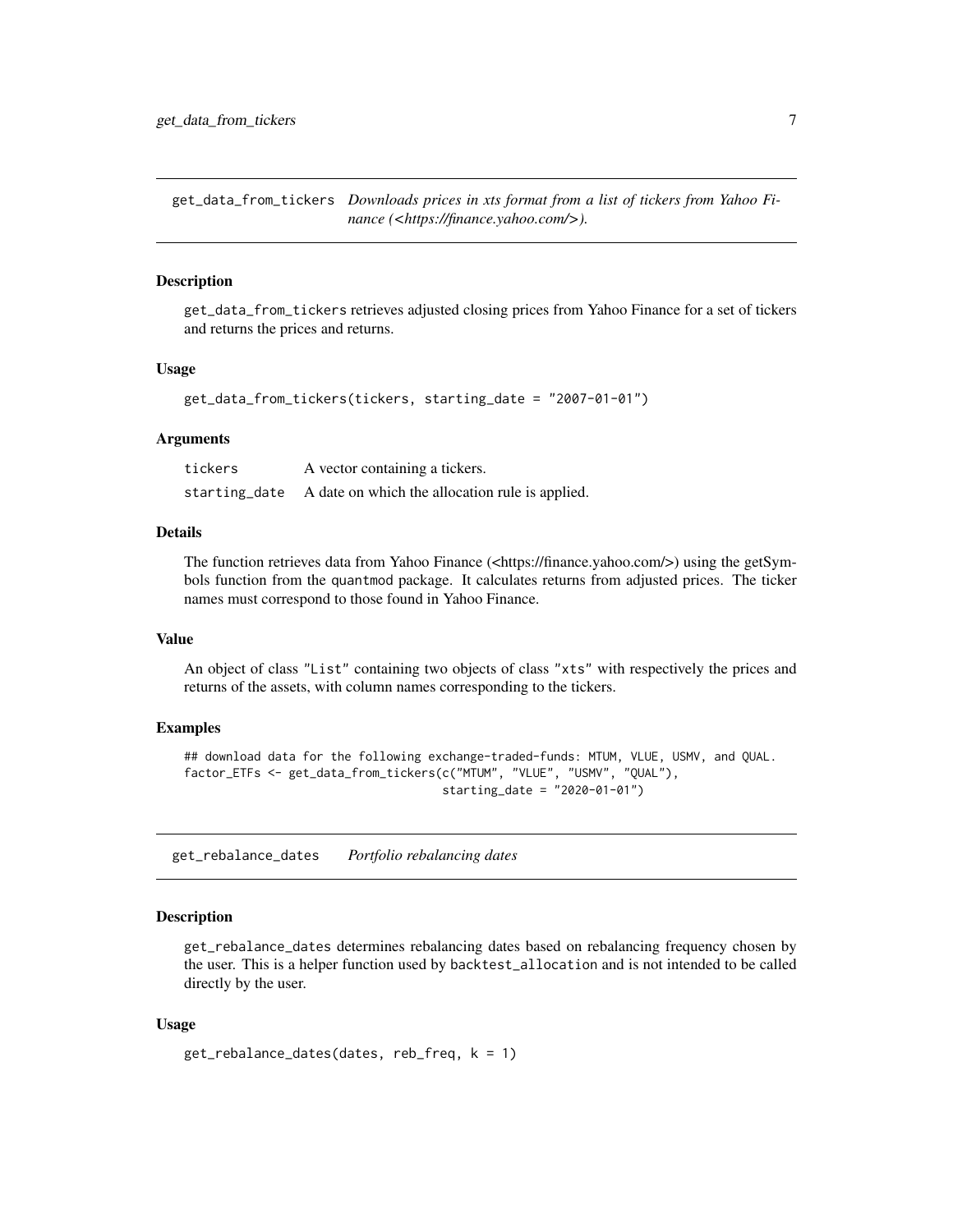#### <span id="page-7-0"></span>Arguments

| dates    | A vector of dates                                                                                       |
|----------|---------------------------------------------------------------------------------------------------------|
| reb_freq | Character with rebalancing frequency. Options are "days", "weeks", "months",<br>"quarters", and "years" |
| k        | An integer with number of periods to skip.                                                              |

#### Value

A vector of dates.

min\_variance *Returns minimum variance portfolio weights on a given date*

#### Description

min\_variance determines asset allocations that minimize the variance of aportfolio.

#### Usage

min\_variance(strat, reb\_date, P, R, risk\_free = NULL)

#### Arguments

| strat     | A list representing an asset allocation strategy.                                                                                  |
|-----------|------------------------------------------------------------------------------------------------------------------------------------|
| reb_date  | A date on which the allocation rule is applied.                                                                                    |
| P         | An xts object with daily prices of the tickers in strat.                                                                           |
| R         | An xts object with daily returns of the tickers in strat.                                                                          |
| risk_free | Either an xts object with daily returns of the risk-free asset, or a scalar numeric<br>with the annual risk-free rate in decimals. |

#### Details

The function calculates the covariance matrix of returns using the last two years (or minimum of one year) of daily returns. It relies on the minvar function from the NMOF package.

#### Value

A numeric vector of weights after applying the rule.

```
ivy <- asset_allocations$tactical$ivy
reb_date <- as.Date("2022-03-31")
risk_parity(ivy, reb_date, ETFs$Prices[, ivy$tickers], ETFs$Returns[, ivy$tickers])
```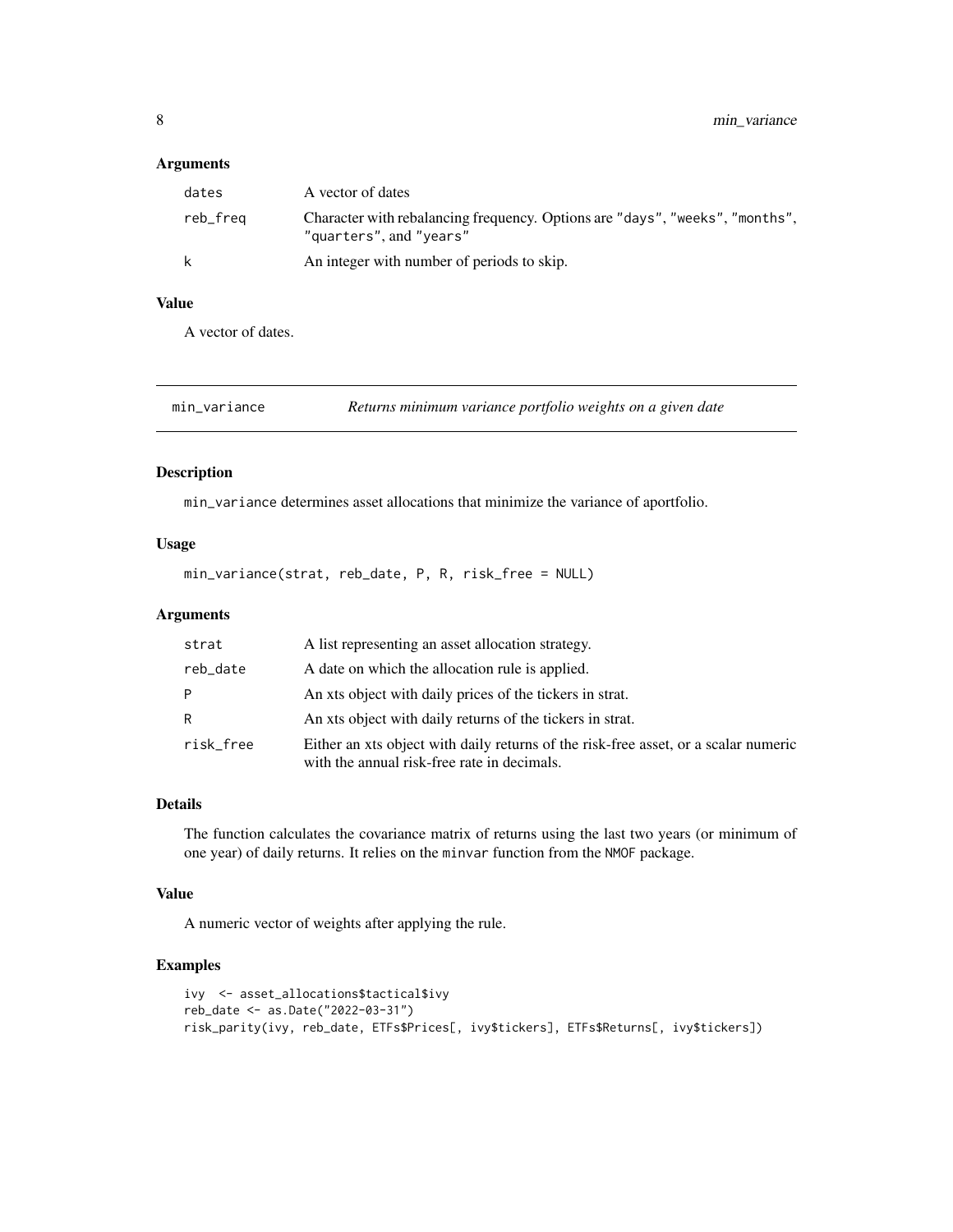<span id="page-8-0"></span>

risk\_parity determines asset allocations using a risk parity rule. It obtains the weights such that all assets provide the same risk contribution to the risk of the portfolio.

#### Usage

risk\_parity(strat, reb\_date, P, R, risk\_free = NULL)

#### Arguments

| strat     | A list representing an asset allocation strategy.                                                                                  |
|-----------|------------------------------------------------------------------------------------------------------------------------------------|
| reb date  | A date on which the allocation rule is applied.                                                                                    |
| P         | An xts object with daily prices of the tickers in strat.                                                                           |
| R         | An xts object with daily returns of the tickers in strat.                                                                          |
| risk_free | Either an xts object with daily returns of the risk-free asset, or a scalar numeric<br>with the annual risk-free rate in decimals. |

#### Details

The function calculates the covariance matrix of returns using the last two years (or minimum of one year) of daily returns.

#### Value

A numeric vector of weights after applying the rule.

```
ivy <- asset_allocations$tactical$ivy
reb_date <- as.Date("2022-03-31")
risk_parity(ivy, reb_date, ETFs$Prices[, ivy$tickers], ETFs$Returns[, ivy$tickers])
```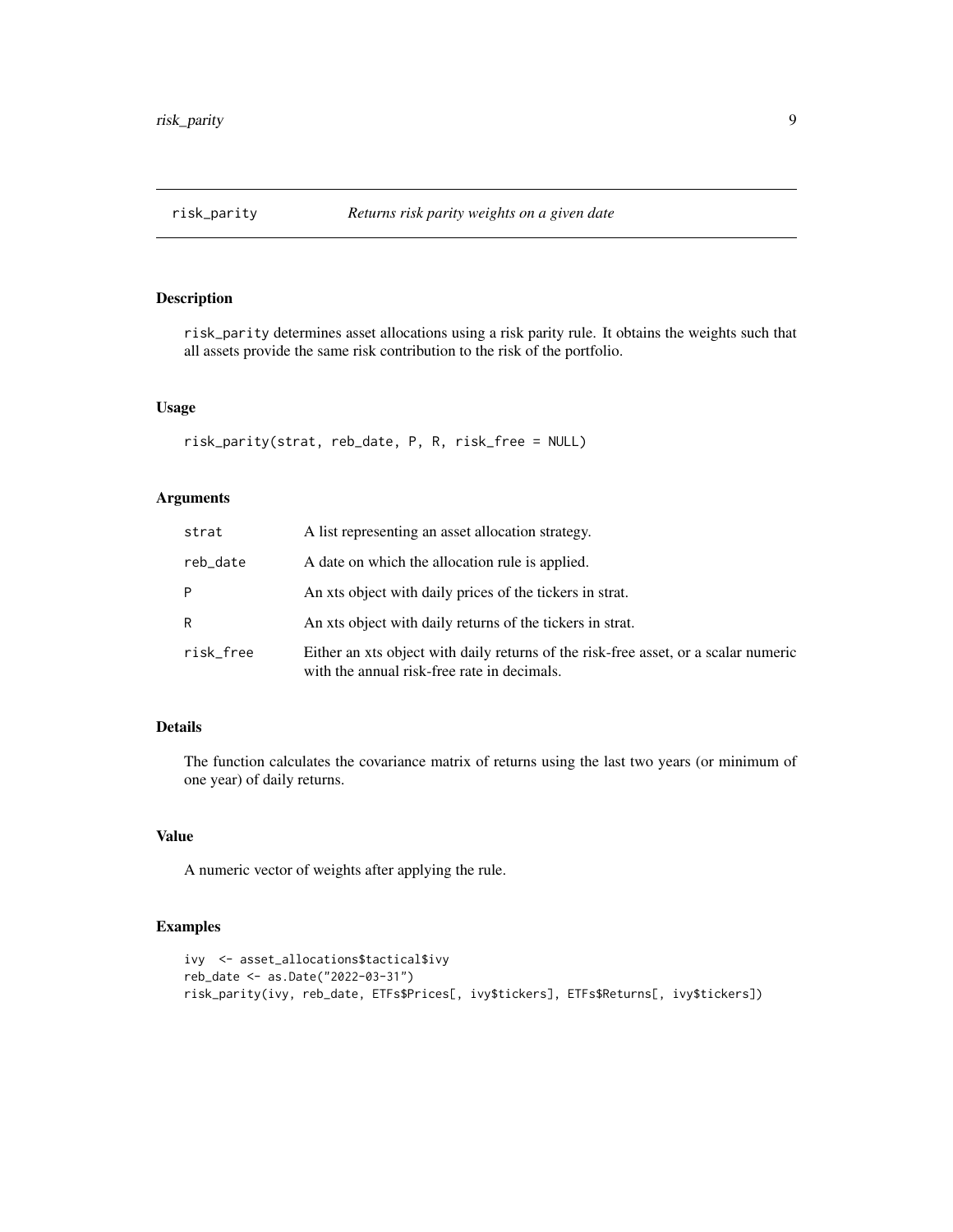<span id="page-9-0"></span>

tactical\_AAA determines asset allocations according to the Adaptive Asset Allocation approach described in Butler, Philbrick, Gordillo, and Varadi (2012) <doi:https://dx.doi.org/10.2139/ssrn.2328254>.

#### Usage

tactical\_AAA(strat, reb\_date, P, R, risk\_free)

#### Arguments

| strat     | A list representing an asset allocation strategy. For this particular strategy,<br>strat\$asset_class must contain a character vector containing the correspond-<br>ing asset classes. |
|-----------|----------------------------------------------------------------------------------------------------------------------------------------------------------------------------------------|
| reb_date  | A date on which the allocation rule is applied.                                                                                                                                        |
| P         | An xts object with daily prices of the tickers in strat.                                                                                                                               |
| R         | An xts object with daily returns of the tickers in strat.                                                                                                                              |
| risk_free | Either an xts object with daily returns of the risk-free asset, or a scalar numeric<br>with the annual risk-free rate in decimals.                                                     |

#### Details

The Adaptive Asset Allocation strategy sorts a specific list of assets based on 6-month momentum, selects the top 5 assets, and then calculates weights that yield the minimum portfolio variance. The parameters controlling the number of months for the momentum calculation (n\_months\_mom,  $default = 6$ ), number of months of daily data used to estimate the covariance matrix  $(n_{\text{model}} - m_{\text{model}})$ default value = 1), and the number of assets to select using the momentum rule (n\_assets, default = 5) can be changed by adding them to a list called param in the strat object. This allows the user to apply the simple principle of the strategy (momentum and minimum variance) to any set of assets.

#### Value

A numeric vector of weights after applying the rule.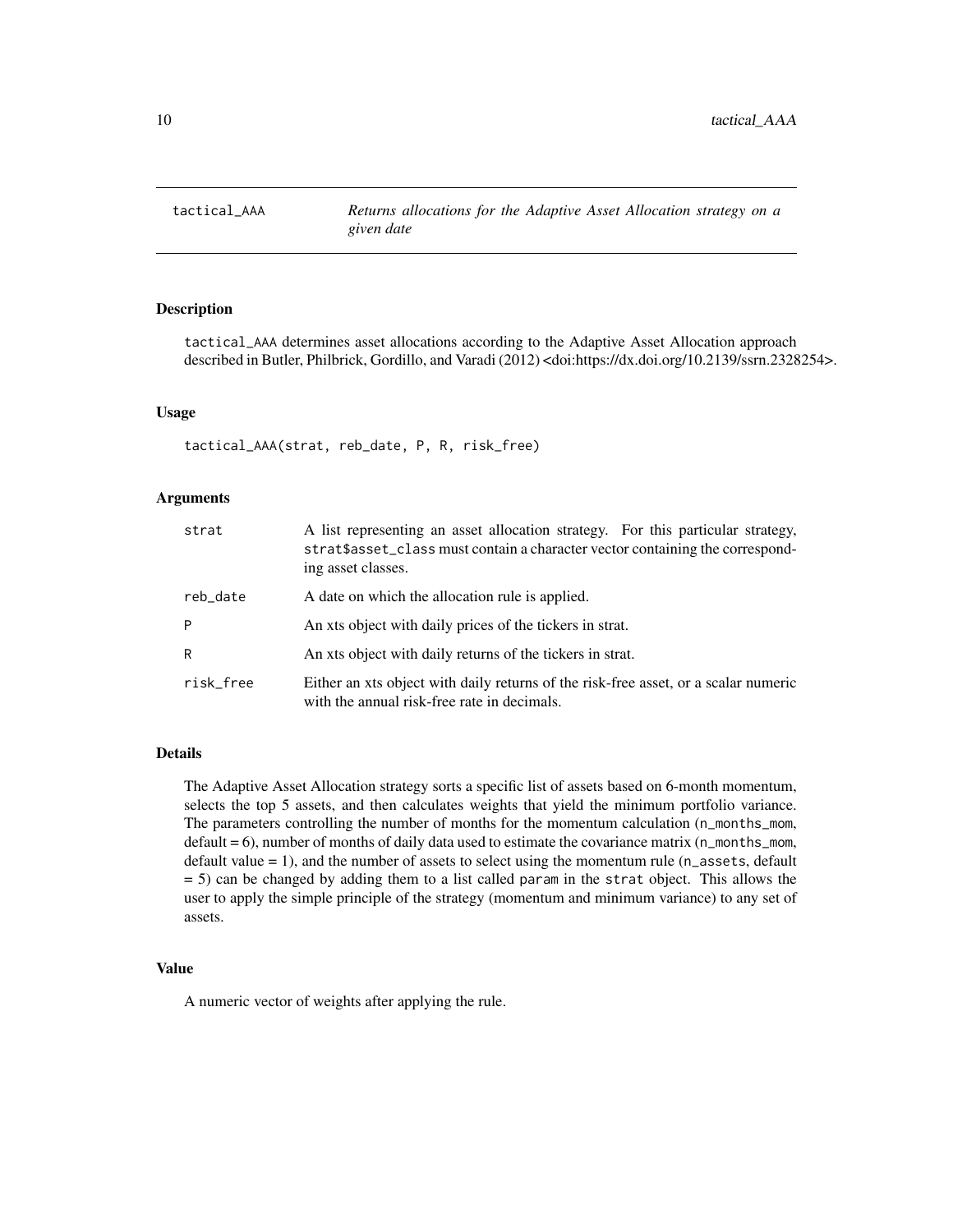<span id="page-10-0"></span>tactical\_DualMomentum *Returns allocations for the dual momentum strategy on a given date*

#### Description

tactical\_DualMomentum determines asset allocations for a strategy according to the dual momentum approach described in Antonacci (2016) <doi:https://dx.doi.org/10.2139/ssrn.2042750>.

#### Usage

tactical\_DualMomentum(strat, reb\_date, P, R, risk\_free)

#### **Arguments**

| strat     | A list representing an asset allocation strategy. For this particular strategy,<br>strat\$asset_class must contain a character vector containing the correspond-<br>ing asset classes. |
|-----------|----------------------------------------------------------------------------------------------------------------------------------------------------------------------------------------|
| reb_date  | A date on which the allocation rule is applied.                                                                                                                                        |
| P         | An xts object with daily prices of the tickers in strat.                                                                                                                               |
| R         | An xts object with daily returns of the tickers in strat.                                                                                                                              |
| risk_free | Either an xts object with daily returns of the risk-free asset, or a scalar numeric<br>with the annual risk-free rate in decimals.                                                     |

#### Details

Dual momentum sorts assets within each asset class described in strat on a relative basis (i.e. which asset outperforms others within the same asset class) over the last 12 months, as well as whether an asset has positive excess return over the last 12 months. Dual momentum invests in the top performing asset within the asset class, as long as it also has positive excess return over the risk-free rate. Otherwise, the allocation is shifted to the risk-free asset. Any amounts not allocated to risky assets are allocated to the risk-free asset as implemented in the backtest\_allocation function.

#### Value

A numeric vector of weights after applying the rule.

```
dual_mom <- asset_allocations$tactical$dual_mom
reb_date <- as.Date("2022-03-31")
tactical_DualMomentum(dual_mom,
            reb_date,
            ETFs$Prices[, dual_mom$tickers],
            ETFs$Returns[, dual_mom$tickers],
            ETFs$risk_free)
```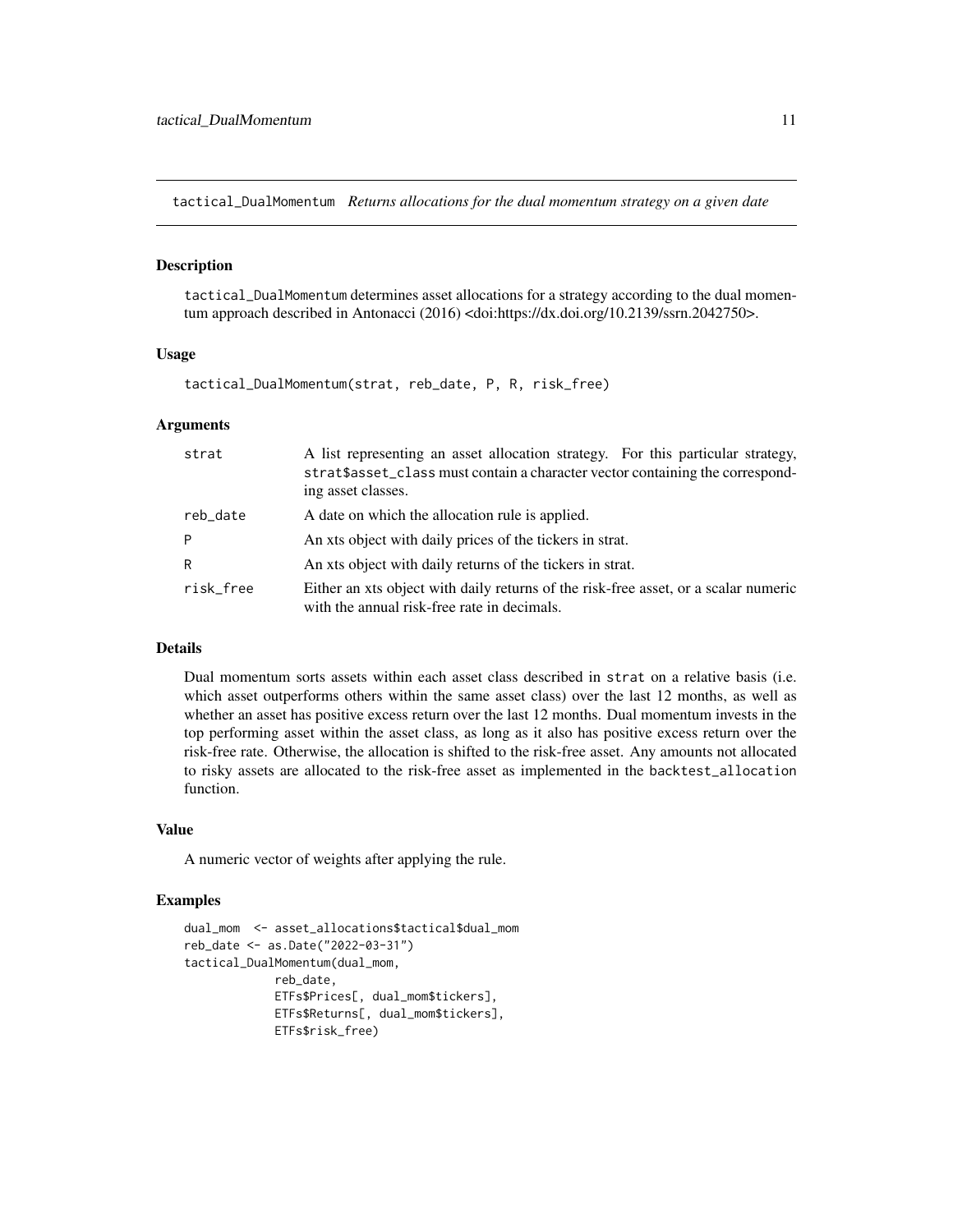<span id="page-11-0"></span>

tactical\_ivy determines asset allocations for a strategy according to the Ivy Portfolio rule of Faber (2013, ISBN:978-1118008850).

#### Usage

```
tactical_ivy(strat, reb_date, P, R, risk_free = NULL)
```
#### Arguments

| strat     | A list representing an asset allocation strategy.         |
|-----------|-----------------------------------------------------------|
| reb_date  | A date on which the allocation rule is applied.           |
| P         | An xts object with daily prices of the tickers in strat.  |
| R         | An xts object with daily returns of the tickers in strat. |
| risk_free | Either an xts object with daily returns of the risk-free  |

#### Details

The function compares prices at the end of a month to their moving averages. If the price of an asset is below its moving average, the corresponding allocation in strat\$default\_weights is set to zero.

#### Value

A numeric vector of weights after applying the rule.

```
ivy <- asset_allocations$tactical$ivy
reb_date <- as.Date("2022-03-31")
tactical_ivy(ivy, reb_date, ETFs$Prices[, ivy$tickers], ETFs$Returns[, ivy$tickers])
```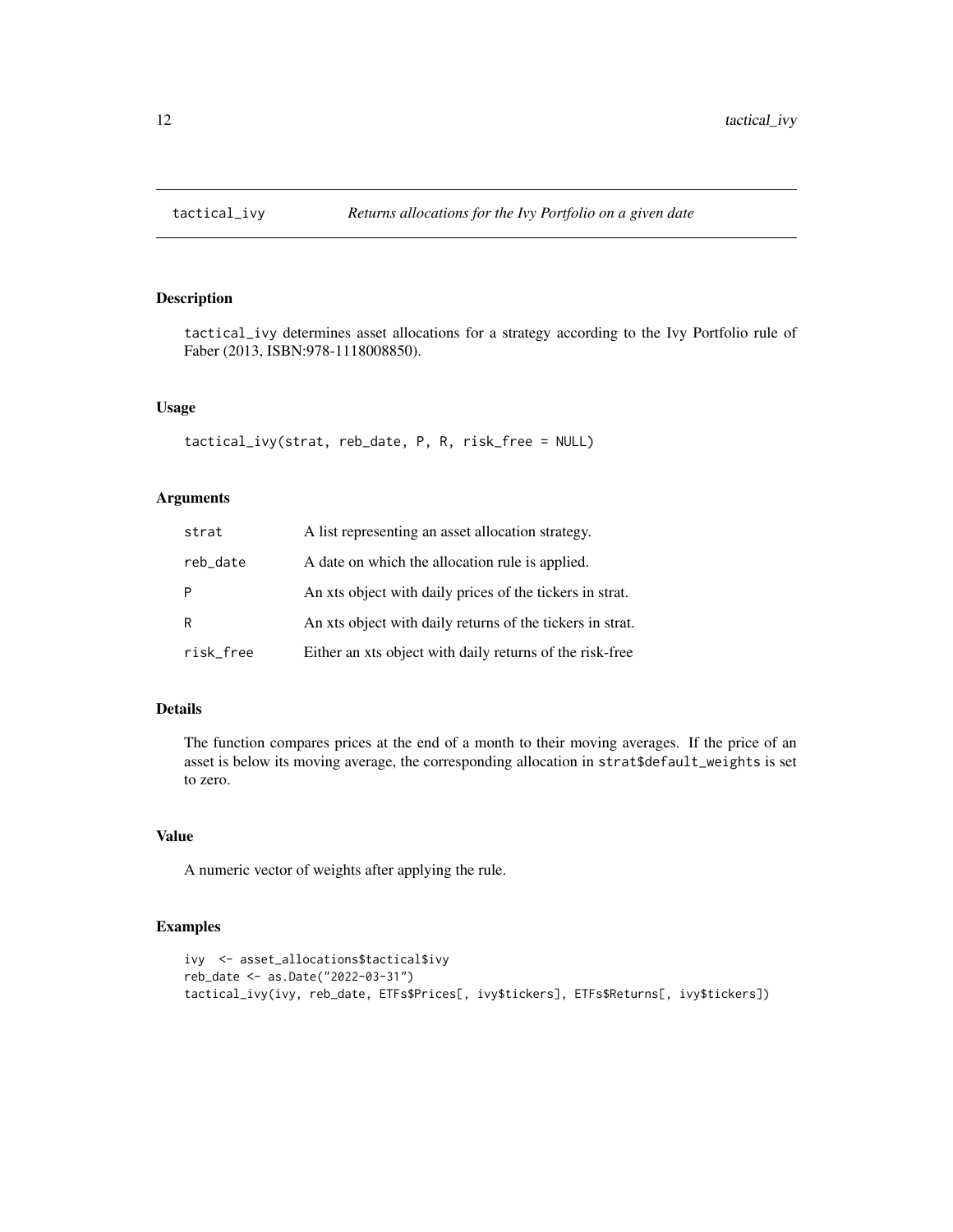<span id="page-12-0"></span>

tactical\_RAA determines asset allocations for a strategy according to the Robust Asset Allocation (RAA) approach of Gray and Vogel (2015, ISBN:978-1119071501).

#### Usage

tactical\_RAA(strat, reb\_date, P, R, risk\_free)

#### Arguments

| strat     | A list representing an asset allocation strategy.                                                                                  |
|-----------|------------------------------------------------------------------------------------------------------------------------------------|
| reb_date  | A date on which the allocation rule is applied.                                                                                    |
| P         | An xts object with daily prices of the tickers in strat.                                                                           |
| R         | An xts object with daily returns of the tickers in strat.                                                                          |
| risk_free | Either an xts object with daily returns of the risk-free asset, or a scalar numeric<br>with the annual risk-free rate in decimals. |

#### Details

RAA uses two trend-following rules. The first one is based on comparing the current price of assets with their 12-month moving average. The second one compares returns with the returns of the risk-free asset. The allocation rule keeps either 100 if both rules provide a positive signal, only one rule provided a positive signal, or both rules provide a negative signal, respectively. Any amounts not allocated to risky assets are allocated to the risk-free asset as implemented in the backtest\_allocation function.

#### Value

A numeric vector of weights after applying the rule.

```
raa <- asset_allocations$tactical$raa
reb_date <- as.Date("2022-03-31")
tactical_RAA(raa,
             reb_date,
             ETFs$Prices[, raa$tickers],
             ETFs$Returns[, raa$tickers],
             ETFs$risk_free)
```